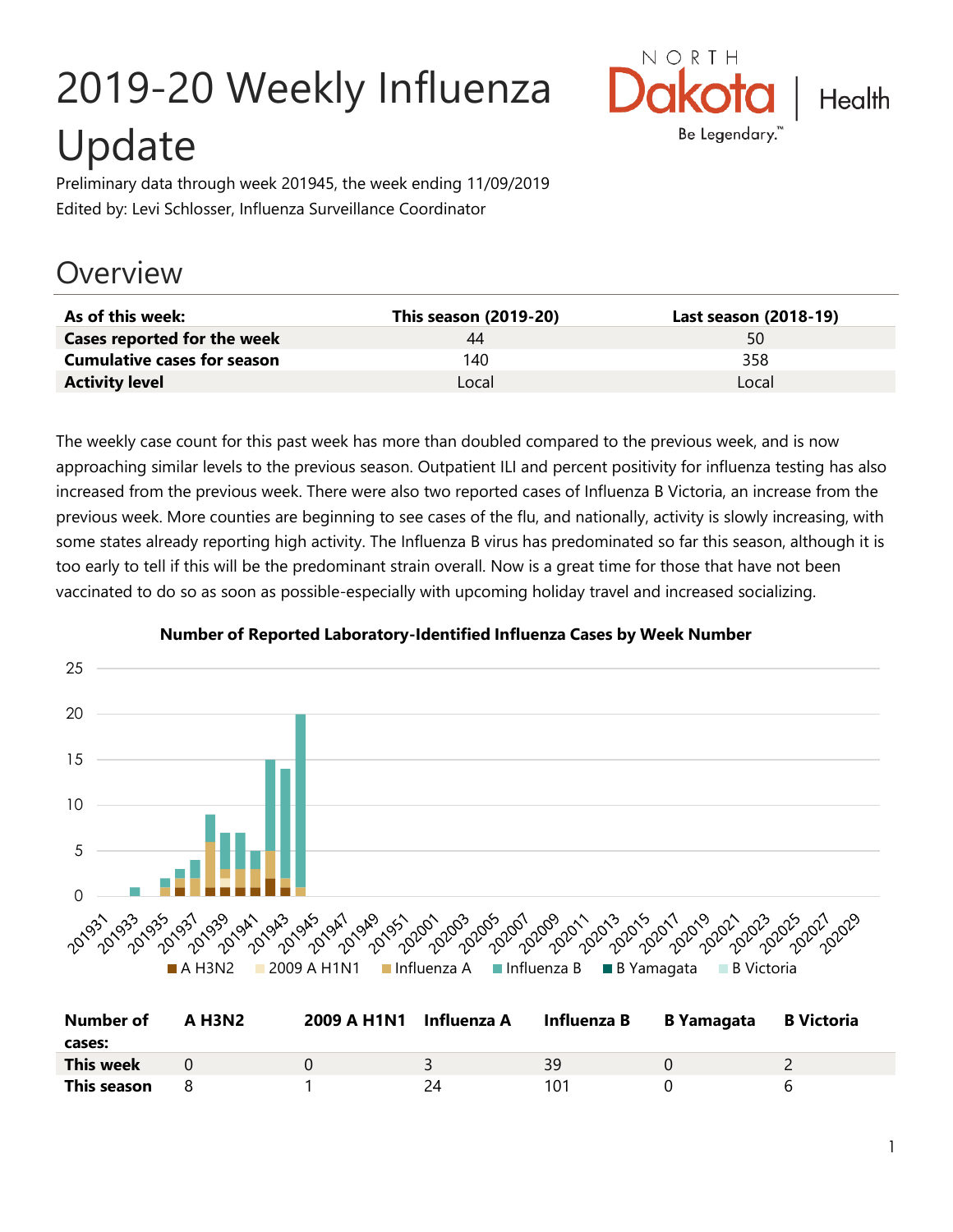Laboratory-confirmed influenza is a reportable disease in North Dakota. Influenza "cases" include people that have tested positive for influenza in a healthcare setting. It does not include people with influenza who did not seek healthcare, or who were diagnosed without a lab test, which is common. The true number of people with influenza in North Dakota is underrepresented, but case data allows us to see where and in what populations influenza is circulating. It also provides context regarding how the current season compares with previous seasons. Find more information about cases on [www.ndflu.com.](file://///nd.gov/doh/DOH-DATA/MSS/DC/PROGRAM/IMMUNE/Immunize/Influenza/Inf18-19/Surveillance/Weekly%20Summaries/www.ndflu.com)



## Case Demographics

#### Cases by **County**



© GeoNames, Navteq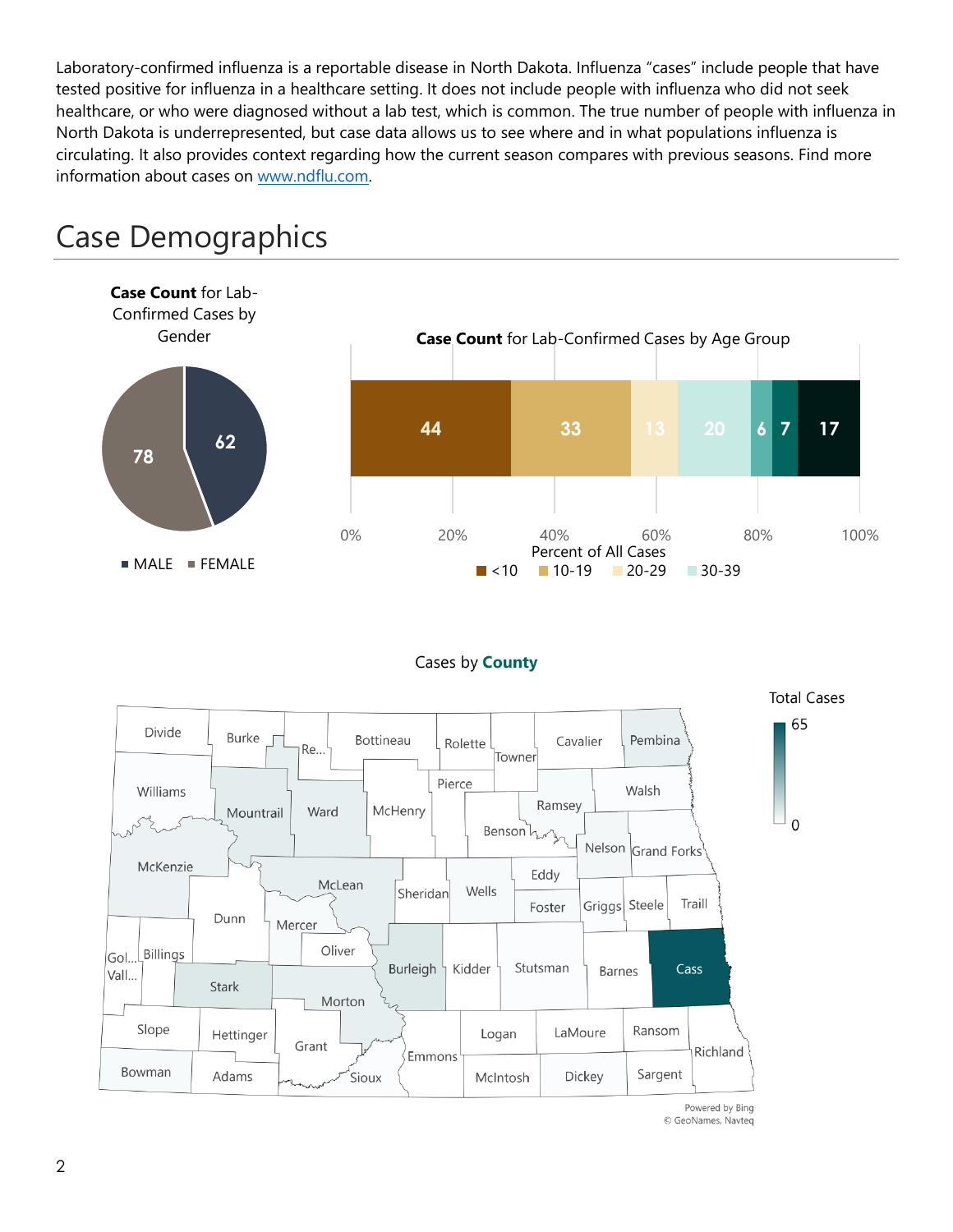# **Outbreaks**

During the influenza season, influenza outbreaks are common anywhere people gather, including schools, child care centers, and health care facilities. Outbreaks of influenza or influenza-like illness may be reported to the NDDoH. The following outbreaks have been reported this season:

| <b>Setting</b>              | <b>Number of outbreaks</b> | <b>Identified pathogens</b> |
|-----------------------------|----------------------------|-----------------------------|
| Long Term Care, Basic Care, |                            |                             |
| <b>Assisted Living</b>      |                            |                             |
| <b>Schools</b>              |                            |                             |
| <b>Child Care Centers</b>   |                            |                             |
|                             |                            |                             |

## Surveillance Programs

In addition to case reporting, the NDDoH uses a variety information sources to fully describe of what is happening during the influenza season.

#### Hospitalizations

This season, the NDDoH has introduced a new influenza hospitalization surveillance program. Select North Dakota hospitals report the number influenza-related hospitalizations weekly to the NDDoH. Because this surveillance methodology is new, hospitalization numbers this year may not be comparable to previous years.



| <b>Total number of</b>   |               |  |  |  |
|--------------------------|---------------|--|--|--|
| <b>Hospitalizations:</b> |               |  |  |  |
| This week                | $\mathcal{P}$ |  |  |  |
| This season              | 5             |  |  |  |
|                          |               |  |  |  |

#### Deaths

Data on pneumonia and influenza deaths is obtained from Vital Records and based on the cause of death listed on the death certificate.

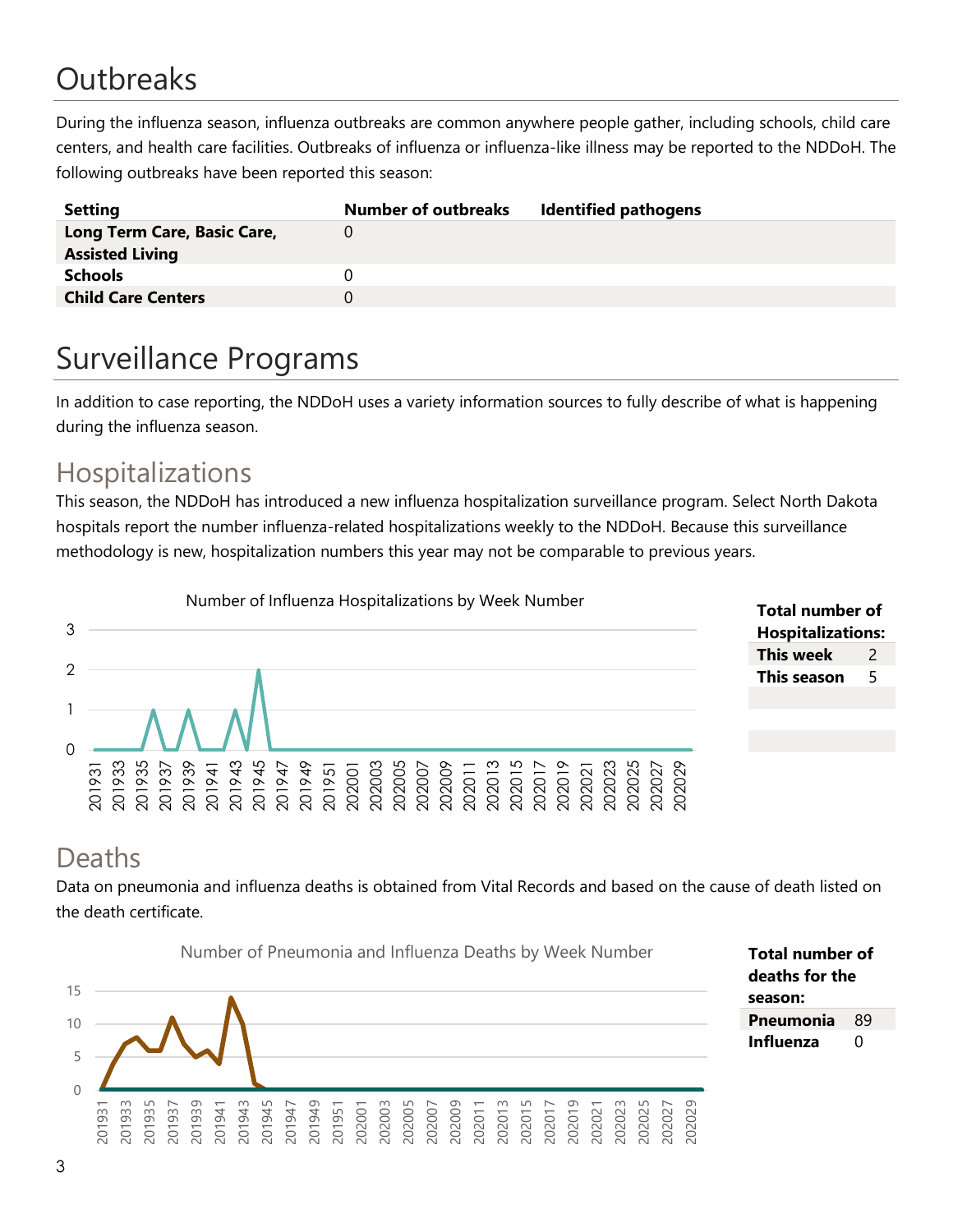### Outpatient Influenza-like Illness

The NDDoH participates in the national U.S. Outpatient Influenza-like Illness Surveillance Network (ILINet). Data from participating outpatient providers in North Dakota are pooled to create a state-wide estimate for the weekly percent of healthcare visits due to influenza-like illness (ILI). Patients presenting with a fever of 100ºF or greater and a cough and/or sore throat are considered to have ILI. For more information on state and national ILINet data, see **FluView** [Interactive.](https://gis.cdc.gov/grasp/fluview/fluportaldashboard.html)



Percent of Outpatient Visits Due to Influenza-like Illness by Week, Current and Previous Season

#### Sentinel Laboratory Data

The NDDoH receives influenza and RSV testing data from participating sentinel laboratories across the state. The total number of positive tests and the total number of tests conducted are reported and used to create a state-wide percent positivity statistic. For influenza, percent positivity of 10% or greater indicates "season level" influenza activity.

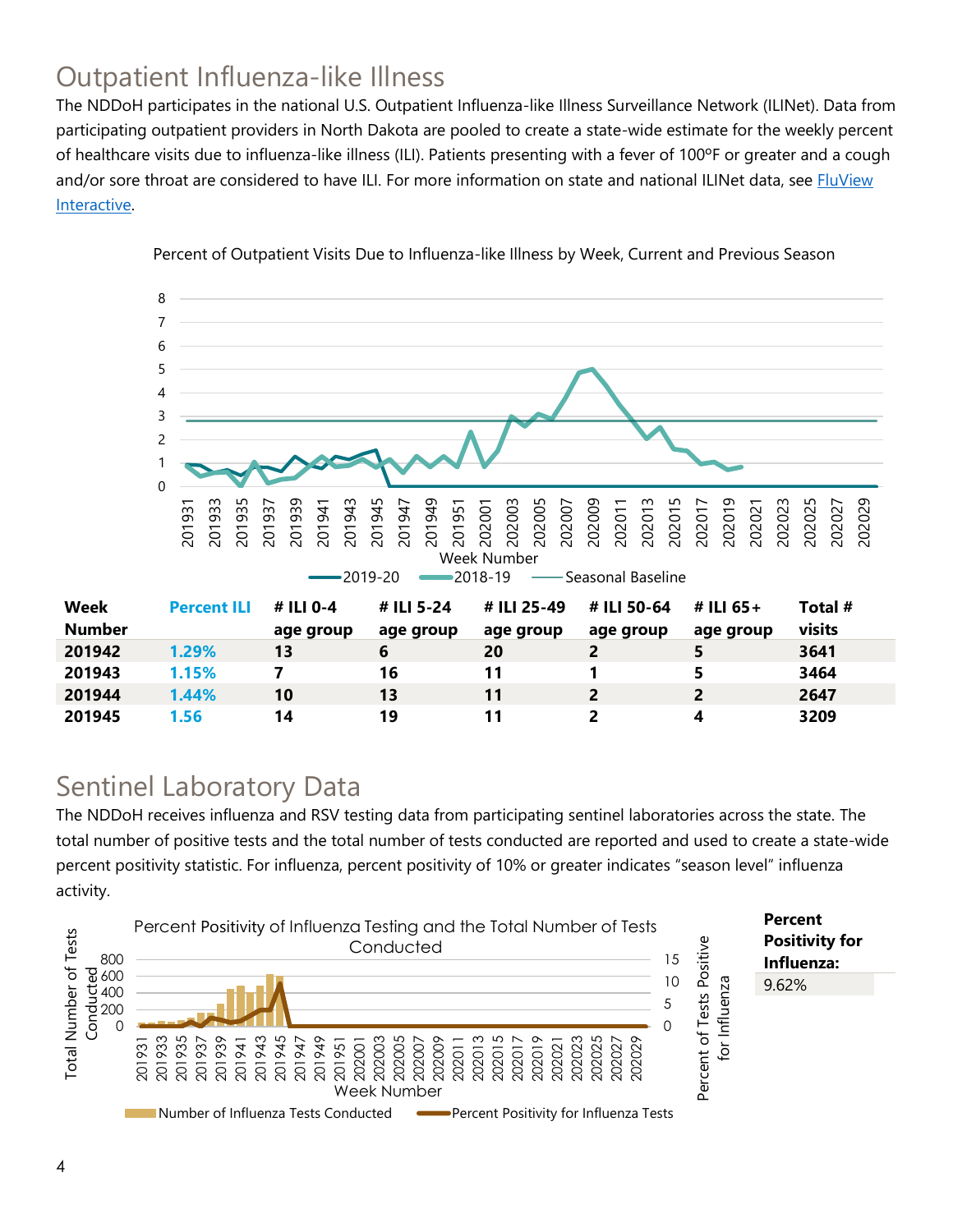![](_page_4_Figure_0.jpeg)

#### School Absenteeism

During the influenza season, increases in school absenteeism data can be used as an early indicator for influenza circulation. The NDDoH received absenteeism data from a majority of schools in the state. Data here include absences for all reasons.

![](_page_4_Figure_3.jpeg)

## Multi-season Comparison

![](_page_4_Figure_5.jpeg)